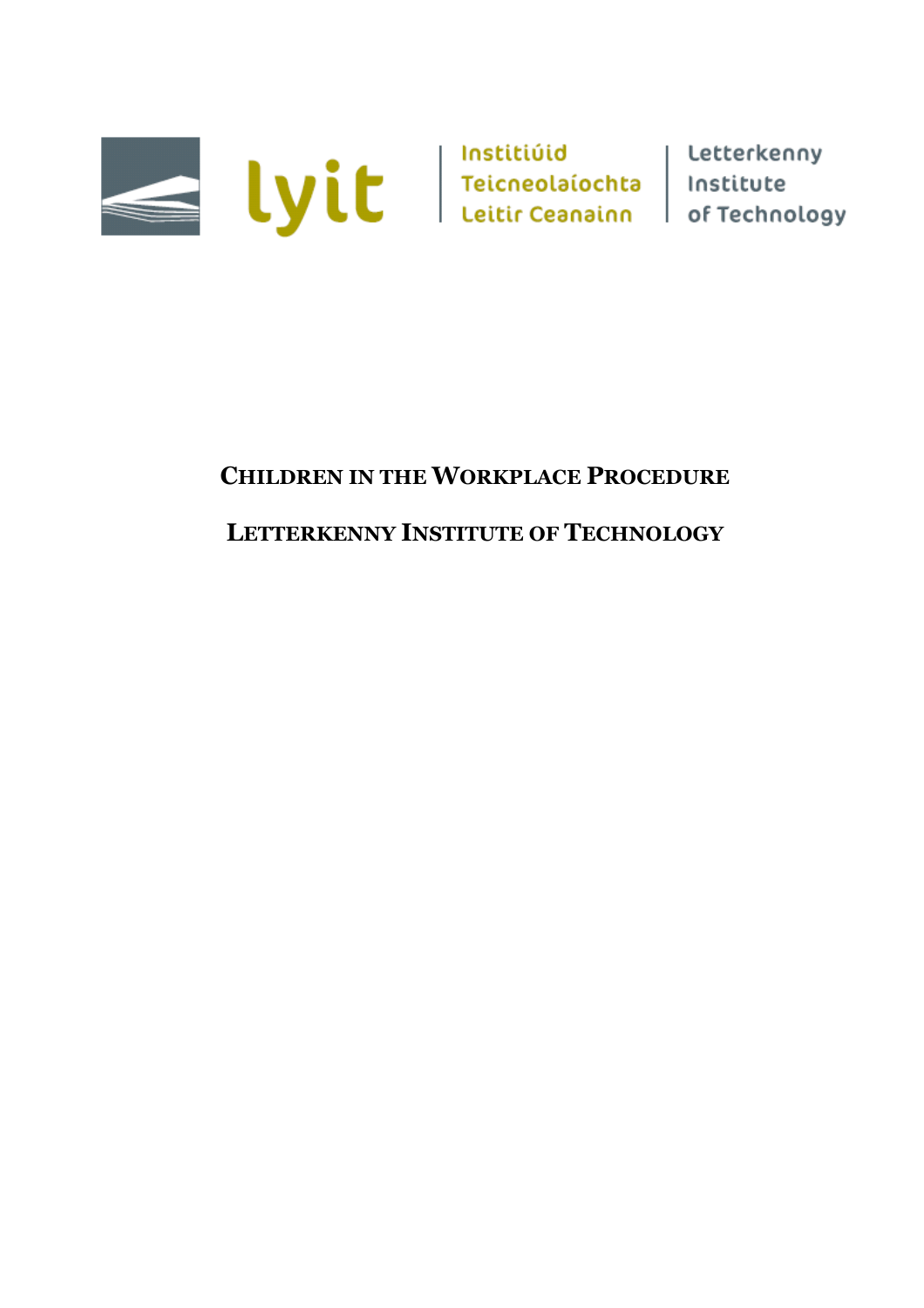### **Table of Contents**

**Page**

| Document History |  |
|------------------|--|
| 1. Introduction  |  |
| 2. Procedure     |  |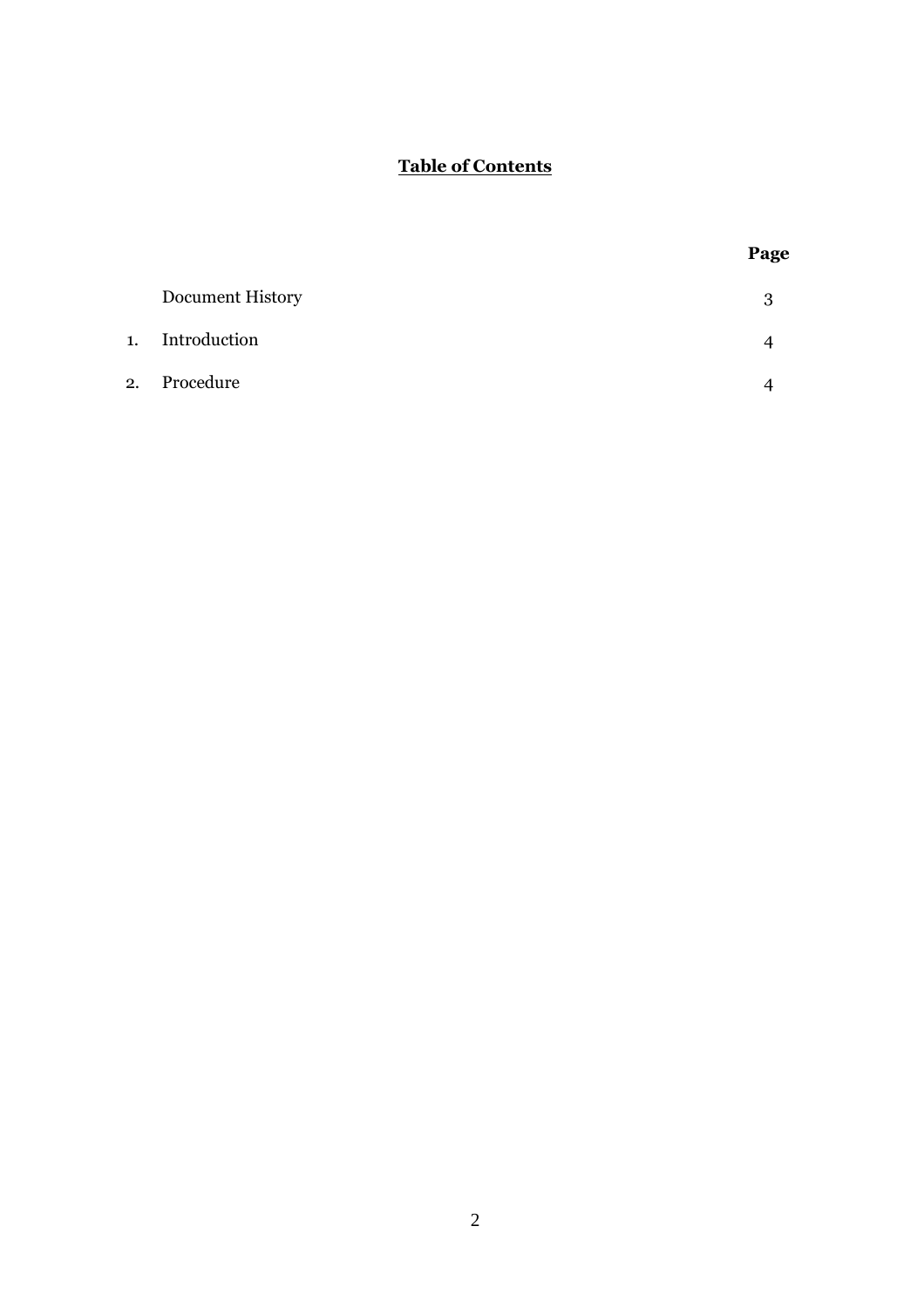## **Document History**

### **Document Location**

To be completed.

### **Revision History**

| Date of this revision: $13/12/12$ |                          |                    | Date of next revision: $13/12/15$ |                |
|-----------------------------------|--------------------------|--------------------|-----------------------------------|----------------|
|                                   |                          |                    |                                   |                |
|                                   | <b>Revision</b> Revision | Summary of Changes |                                   | <b>Changes</b> |

|             | <b>REVISION REVISION</b> | Summary of Changes                                               | Changes |
|-------------|--------------------------|------------------------------------------------------------------|---------|
| Number Date |                          |                                                                  | marked  |
| 001         | $13 - 12 - 12$           | Implementation of Policy                                         |         |
| 002         | $1 - 5 - 14$             | Change from Policy to Procedure as requested by H&S<br>Committee |         |
|             |                          |                                                                  |         |
|             |                          |                                                                  |         |
|             |                          |                                                                  |         |

### **Approvals**

This document requires following approvals –

| Title                  | Date     |
|------------------------|----------|
| <b>Executive Board</b> | 1/10/12  |
| Audit Committee        | 15/11/12 |
| Governing Body         | 13/12/12 |
|                        |          |
|                        |          |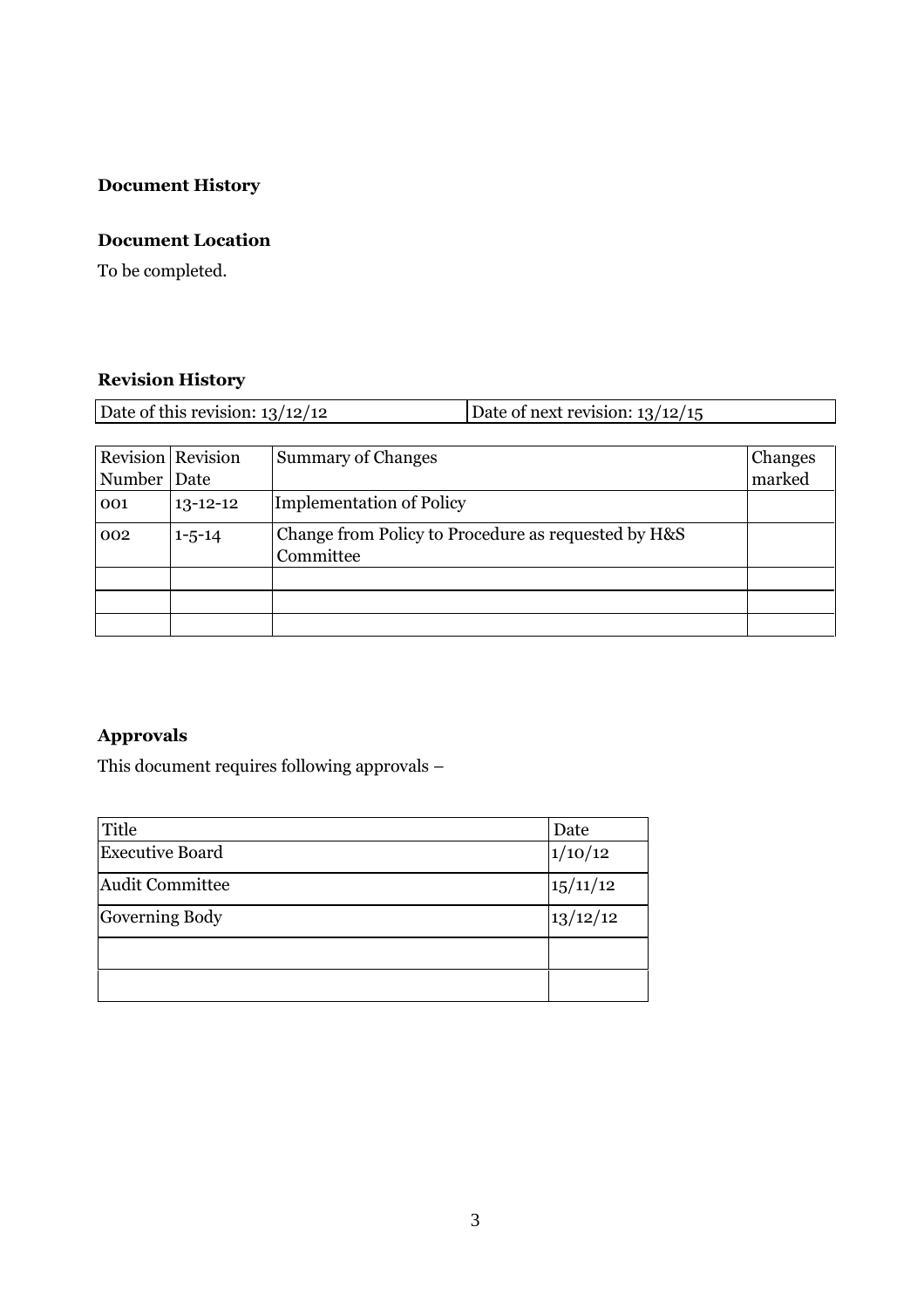#### **Children in the Workplace Procedure**

#### **1. Introduction**

This procedure is intended to provide advice to enable reasonable and proportionate judgements to be made regarding access for children and young persons to the workplace i.e. Letterkenny Institute of Technology. Legally we have a responsibility for children and young people on our premises.

#### **2. Procedure**

Valid Reasons for Children or Young Persons to be on Institute Premises:

- 1. When attending Institute operated sporting facilities and summer camps supervised and organised by competent Sports centre staff – for further detail please refer to relevant sections of An Dánlann Ancillary Safety Statement.
- 2. When on visits organised by the Institute, schools, departments or other recognised bodies, where significant risks associated with planned activities and foreseeable incidents must be assessed.
- 3. When on school organised "work experience" periods with specific departments, where significant risks associated with planned activities and foreseeable incidents have been assessed and safe working procedures produced if appropriate. In each of these situations satisfactory arrangements must be in place to ensure adequate induction and supervision of the children and activities undertaken by the relevant Institute (department or section), OR event organiser. For example transition year students on work experience.
- 4. Any other visits by school groups must be accompanied by teachers at all times.

In all other situations, the presence of children on Institute premises is discouraged and should only occur exceptionally, and then only in low risk work areas and where their presence does not disrupt the normal operation of the Institute. Examples would include the following: -

- 1. Brief social visits by parents with newborn babies or young children.
- 2. Accompanying parent to specific ceremonies or events, whether public or private, not involving hazardous activities, areas or equipment.
- 3. Accompanying parent (Institute employee) to work on a brief visit, e.g. when visiting for short periods to pick up work or carry out a short term low risk activity.
- 4. Accompanying parent (Institute employee) to work for short periods due to childcare difficulties or similar until alternative arrangements can be made, but only at the discretion and direction of the Head of School/Department or Functional area.

Please note that certain facilities and activities undertaken on the Institute premises are not planned specifically to accommodate young children and the precautions in place to control risks for